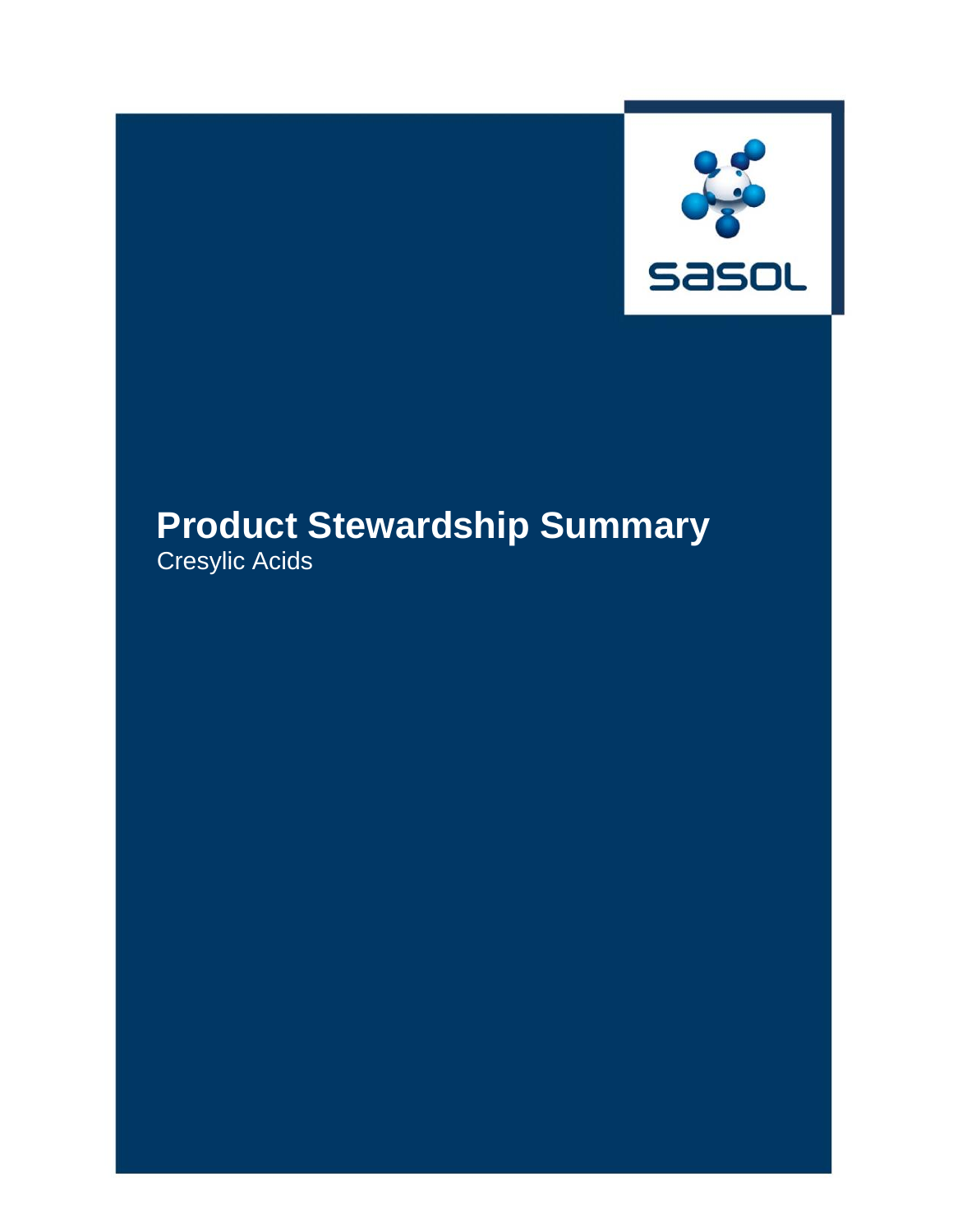

### **Introduction:**

Cresylic acid is a generic term referring to combinations of both cresols and xylenols along with phenol or various other alkylphenols (ethylphenols, propylphenols, etc.). Phenolic compounds in this family are found in a wide variety of ordinary materials. Small amounts are present in various foods, flower extracts, essential oils, wine, tea, roasted coffee, wood and tobacco smoke. They are also produced in low concentrations as metabolites by living organisms including humans.

Cresylic acids have long been important chemical building blocks. Commercial sourcing of cresylic acid began with coal tar distillation and, later, extraction from petroleum refinery caustics. Today, Sasol cresylic acids are primarily extracted and purified from coal gasification process streams.



Sasol cresylic acids are used predominantly by other chemical manufacturers and industrial users. They are key raw materials in a variety of manufacturing processes due to their unique reactivity and solvency properties. Although cresylic acids are hazardous materials, they are safely used in processes and products that benefit consumers. It is often the case that cresylic acid is consumed entirely during use or reacted to become nonhazardous substances. The typical American uses countless products which involve cresylic acid somewhere in their manufacture.

#### **Chemical Identity:**

Cresylic acids are commonly mixtures of methylphenol  $[CH_3C_6H_4OH]$ , dimethylphenol  $[(CH<sub>3</sub>)<sub>2</sub>C<sub>6</sub>H<sub>3</sub>OH]$ , ethylphenol  $[C<sub>2</sub>H<sub>5</sub>C<sub>6</sub>H<sub>4</sub>OH]$ , and may include phenol. The CAS # for cresylic acid is 1319-77-3. Primary individual isomers are:

phenol (hydroxybenzene, CAS # 108-95-2)

OH.

ortho-cresol (2-methylphenol, CAS # 95-48-7)



meta-cresol (3-methyphenol, CAS # 108-39-4)



para-cresol (4-methylphenol, CAS # 106-44-5)



2,3-xylenol (2,3-dimethylphenol, CAS # 526-75-0)



2,4-xylenol (2,4-dimethyphenol, CAS # 105-67-9)



2,5-xylenol (2,5-dimethylphenol, CAS # 95-87-4)



2,6-xylenol (2,6-dimethylphenol, CAS # 576-26-1)



3,4-xylenol (3,4-dimethylphenol, CAS # 95-65-8)



3,5-xylenol (3,5-dimethylphenol, CAS # 108-68-9)

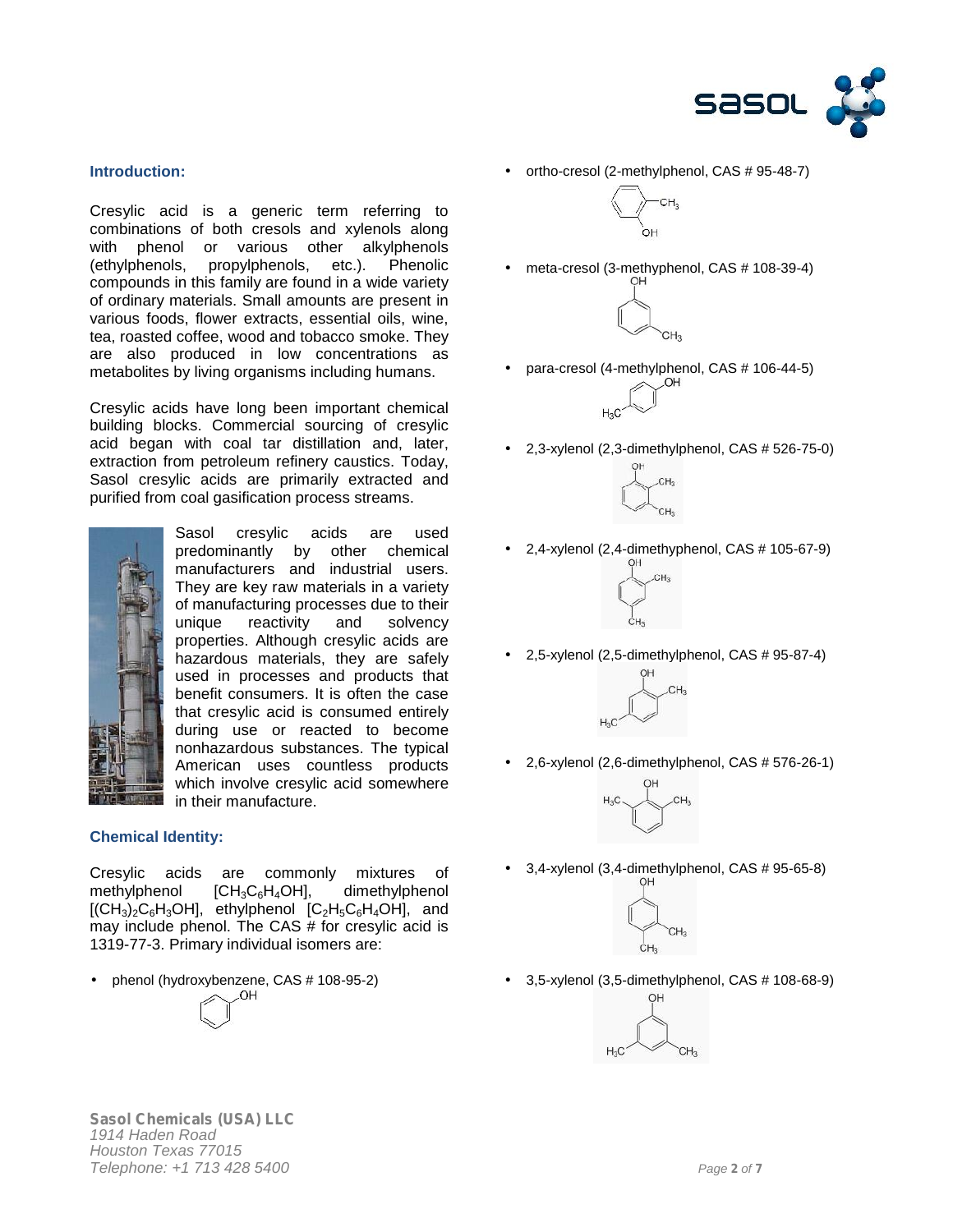

ortho-ethylphenol (2-ethylphenol, CAS # 90-00-6 )



meta-ethylphenol (3-ethylphenol, CAS # 620-17-7)



para-ethylphenol (4-ethylphenol, CAS # 123-07-9)



Sasol sells a variety of products known as cresylic acid which are designated by different product codes to distinguish their composition and specifications.

#### **Uses:**

Common uses for cresylic acids are:

- Manufacture of resins and plastics for circuit boards, can coatings, laminates and construction materials.
- Reactive solvent in applying insulation to magnet wire for transformers and electrical motors of all sizes found in cars, home appliances, and power tools.
- Solvents, mining and oilfield chemicals, and disinfectants.





#### **Description and Properties:**

Cresylic acids are typically liquids, although they may crystallize, depending on isomer composition and the temperature. They range from colorless to yellow, amber, red or brown.

Cresylic acids are weak organic acids which are partly miscible in water. They have a low vapor pressure but exhibit an antiseptic odor which is noticeable at concentrations below regulatory exposure limits. Cresylic acids are not flammable but will burn. They are stable under recommended storage conditions.



#### **Health Information:**

The primary dangers posed in handling cresylic acids are those resulting from physical exposure. Cresylic acids are corrosive and contact with exposed skin or mucous membranes causes severe burns. Cresylic acids also exhibit anesthetic properties. Therefore, victims may misjudge the extent of their exposure when the initial burning sensation subsides. This can result in prolonged contact, causing toxic effects in addition to the corrosive damage.

Cresylic acids are readily absorbed through the skin and mucous membranes in liquid or vapor form and act as systemic toxins. Relatively small areas of exposure (e.g. an arm or a hand) can allow sufficient absorption to cause severe poisoning. Progressive symptoms of such poisoning include headache, dizziness, ringing in the ears, nausea, vomiting, muscular twitching, mental confusion, loss of consciousness and possible death from lethal

*Sasol Chemicals (USA) LLC 1914 Haden Road Houston Texas 77015 Telephone: +1 713 428 5400 Page 3 of 7*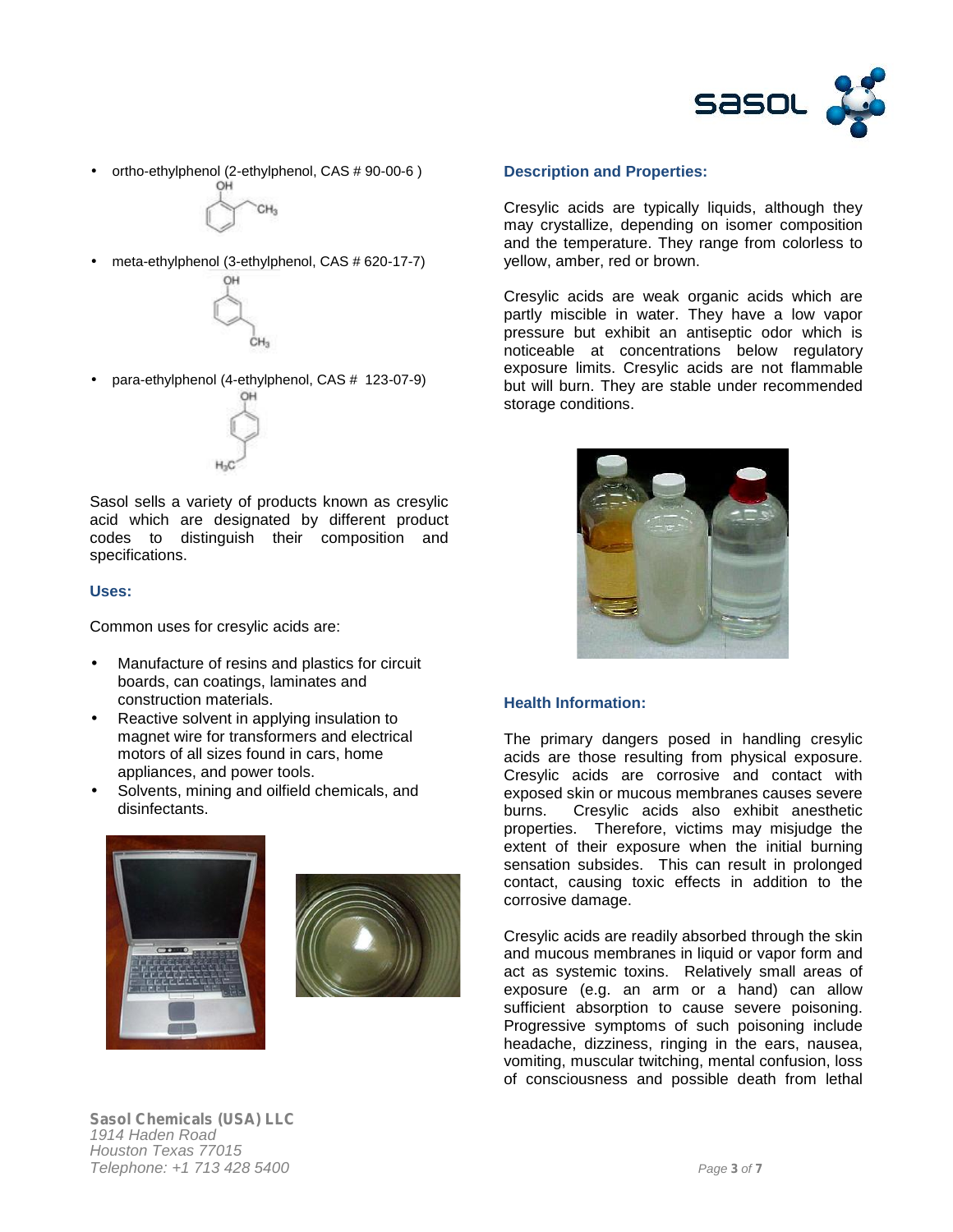

paralysis of the central nervous system. Cresylic acids containing xylenol isomers may exhibit a skin sensitizing potential. Chronic exposure can lead to loss of appetite, vomiting, nervous disorders, headaches, dizziness, fainting and dermatitis. Cresylic acids are not listed as carcinogens but cresylic acids containing phenol are suspected of causing genetic damage.

## **Health Effects Summary:**

| <b>Effect Assessment</b> | Result                           |
|--------------------------|----------------------------------|
| <b>Acute Toxicity</b>    | Toxic if swallowed.              |
|                          | Toxic in contact with skin.      |
|                          | Toxic if inhaled.                |
| Irritation / corrosion   | Corrosive: Causes severe skin    |
|                          | burns and eye damage.            |
| Sensitization            | May cause an allergic skin       |
|                          | reaction.                        |
| Toxicity after repeated  | May cause damage to kidney,      |
| exposure                 | liver, skin, nervous system      |
|                          | through prolonged or repeated    |
|                          | exposure.                        |
| Genotoxicity /           | Suspected of causing genetic     |
| mutagenicity             | defects.                         |
| Carcinogenicity          | Available data indicated that    |
|                          | classification is not warranted. |
| Toxicity for             | Available data do not indicate   |
| reproduction             | reproductive toxicity potential. |

## **Environmental Information:**

Cresylic acids are toxic towards both fish and aquatic invertebrates and care must be taken to prevent them from entering surface or ground waters. Cresylic acids tend to sink in fresh water but will float in concentrated brine. They are biodegradable in aerobic conditions. Soil or other materials contaminated with cresylic acids may become hazardous and must be disposed of by trained personnel according to regulations. In case of fire, cresylic acid vapors may form and be carried with smoke downwind, creating the possibility of exposure. Cresylic acids have a low potential for bioaccumulation.

## **Environmental Effects Summary:**

| <b>Effect Assessment</b> | Result                          |
|--------------------------|---------------------------------|
| <b>Aquatic Toxicity</b>  | Toxic to aquatic life with long |
|                          | lasting effects.                |

# **Environmental Fate Summary:**

| <b>Fate and Behavior</b> | Result                          |
|--------------------------|---------------------------------|
| Biodegradation           | Inherently biodegradable.       |
| <b>Bioaccumulation</b>   | Low potential for               |
| potential                | bioaccumulation.                |
| Mobility                 | Not expected to adsorb on soil. |
|                          | The product evaporates          |
|                          | slowly.                         |



## **Exposure Potential:**

Because they are toxic and corrosive, cresylic acids are regulated as hazardous materials. They are used primarily by other chemical manufacturers; therefore chemical and transportation workers have the highest risk of exposure. Sasol does not sell cresylic acids for direct consumer use. However, downstream products containing them which consumers may encounter include carburetor cleaners, de-greasers, paint strippers and disinfectants. Consumers should always consult product labels for hazard and safe handling information.

## **Risk Management:**

Cresylic acids can be stored, transferred, processed and disposed of safely when proper procedures and safeguards are employed in industrial use. Cresylic acid production is carried out in equipment designed to prevent exposure to workers and release to the environment. Tanks, piping, pumps, and other processing equipment are specified for handling of cresylic acids. Secondary containment around storage tanks, process air combustion, scrubbers and other means are used to further protect from release to the environment.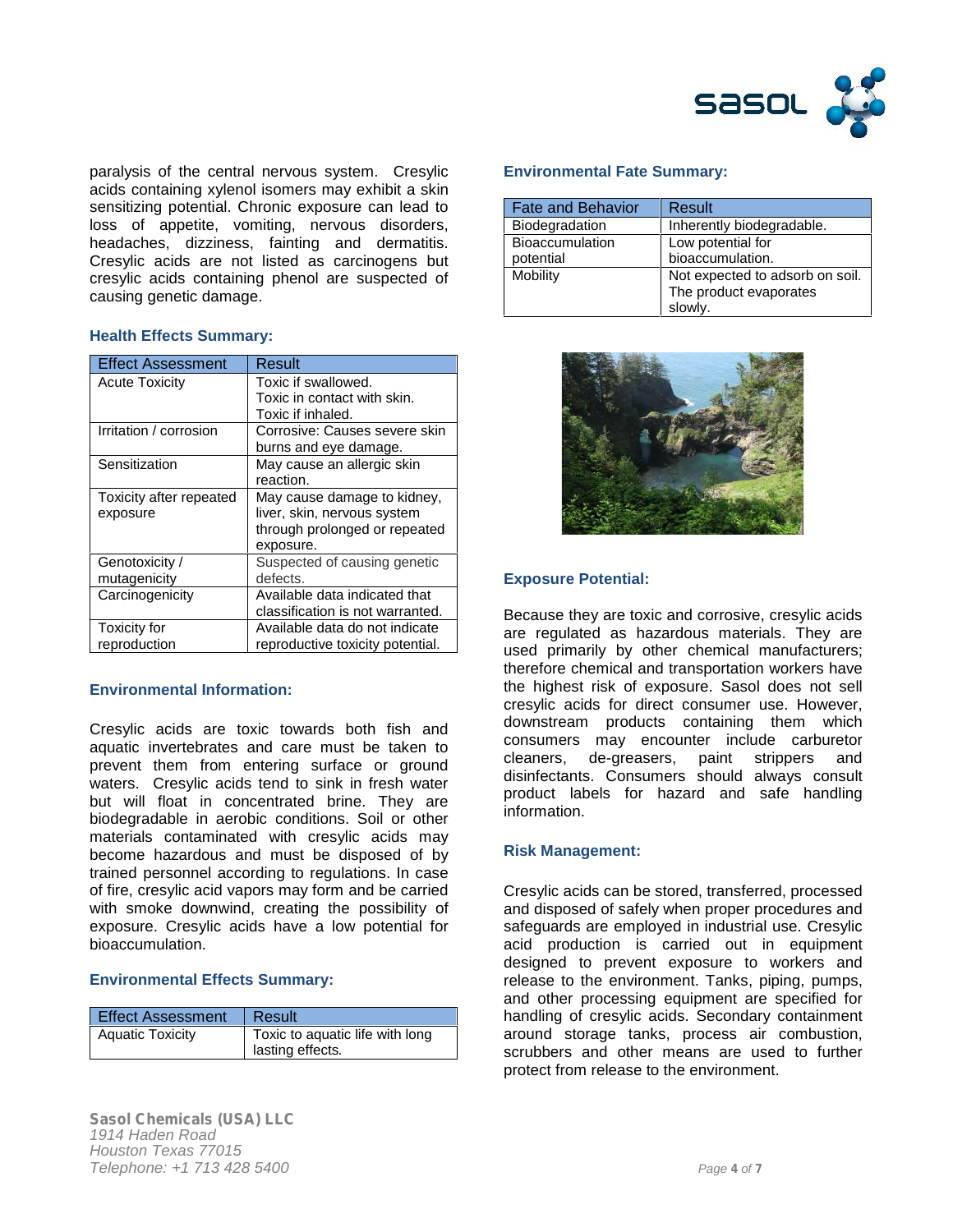

Access to the production facility is restricted to employees, and approved contractors and visitors. Personal protective equipment such as chemical resistant suits, gloves and boots, goggles or face shields must be worn when handling or transferring cresylic acids as dictated by the extent of potential exposure. Steel drums, tank trucks, railcars and other transport vessels are inspected prior to and after loading to ensure that no product is released. Carriers are approved and their performance reviewed. Sasol utilizes Chemtrec® and the National Chemical Emergency Centre (NCEC) as 24 hour contact numbers to provide emergency response information to transportation workers and first responders in the case of an accident en route.



Sasol provides safety data sheets (SDS) for each product and practical safe handling information to our customers and carriers so that they are able to use and transport our products safely. These documents include hazard information, chemical and physical properties, recommended storage conditions and personal protective equipment, firefighting and first aid information, accidental release measures, exposure guidelines and other regulatory information. Please refer to these documents for additional details.



### **Regulatory Information:**

Cresylic acids are classified as hazardous for workers and transport. They are regulated under a variety of local, state, federal and international laws requiring exposure and environmental controls, as well as various means of hazard communication such as labeling and safety data sheets.

#### Classification and labelling

Under GHS, substances are classified according to their physical, health, and environmental hazards. The hazards are communicated via specific labels and the SDS. GHS attempts to standardize hazard communication so that the intended audience (workers, consumers, transport workers, and emergency responders) can better understand the hazards of the chemicals in use. The following classification and labelling information is based on the US Occupational Safety and Health Administration (OSHA) Hazard Communication Standard. Other regional classification and labelling information, such as substances registered for REACH in the European Union (EU), may differ from the US classification and labelling information.

#### **Classification**

Combustible liquids Category 4 Acute oral toxicity Category 3 Acute dermal toxicity Category 3 Acute inhalation toxicity Category 3 Skin corrosion/irritation Category 1B Serious eye damage Category 1 Skin sensitization Category 1 Germ cell mutagenicity Category 2 Specific target organ systemic toxicity (repeated exposure) Category 2 Acute aquatic toxicity Category 2 Chronic aquatic toxicity Category 2

Labelling Signal word: Danger Hazard pictograms:



*Sasol Chemicals (USA) LLC 1914 Haden Road Houston Texas 77015 Telephone: +1 713 428 5400 Page 5 of 7*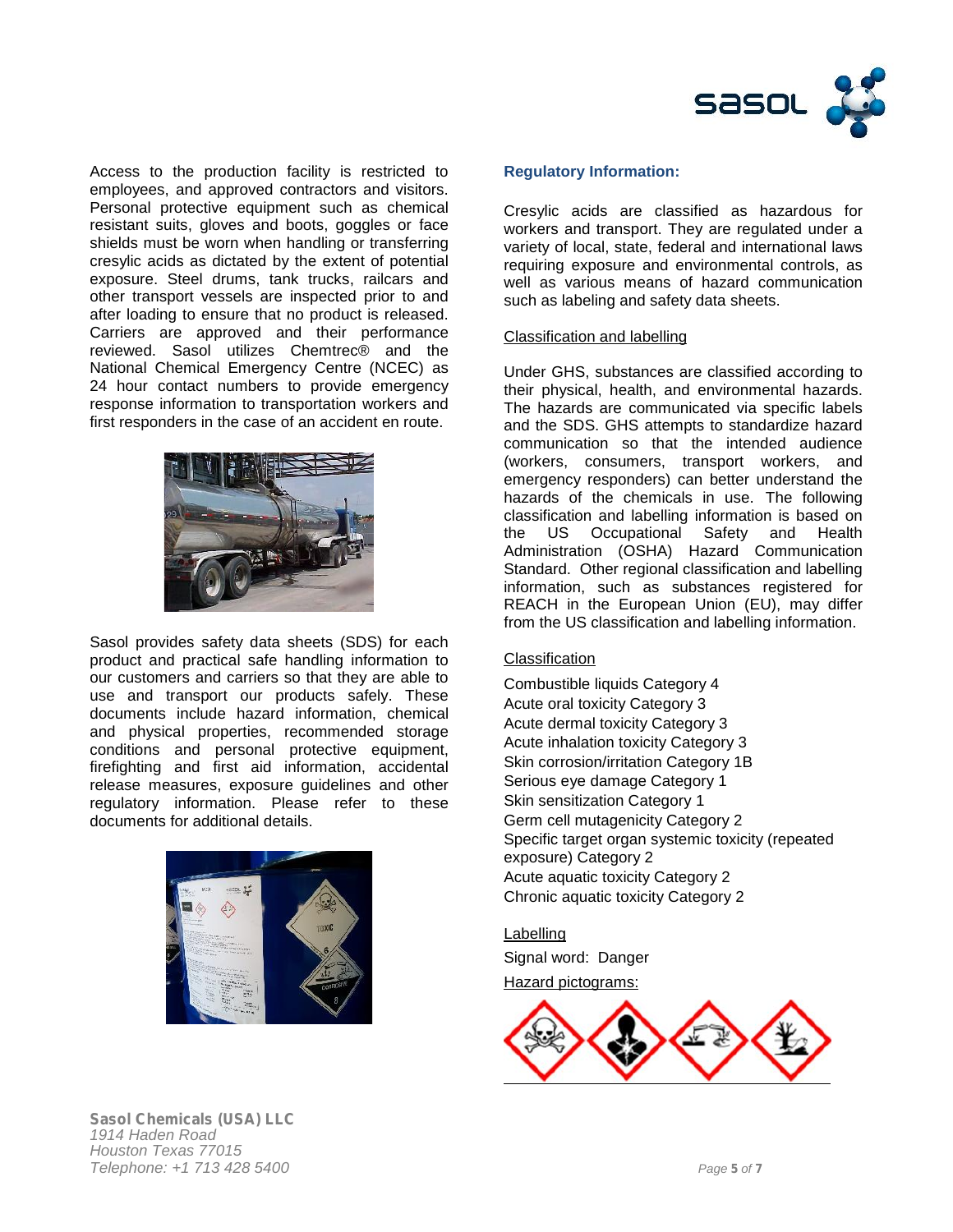

Hazard statements:

H227: Combustible Liquid

H301: Toxic if swallowed.

H311: Toxic in contact with skin.

H331: Toxic if inhaled.

H314: Causes severe skin burns and eye damage.

H317: May cause an allergic skin reaction.

H341: Suspected of causing genetic defects.

H373: May cause damage to organs through prolonged or repeated exposure.

H411: Toxic to aquatic life with long lasting effects.

Precautionary statements:

P301 + P310 - IF SWALLOWED: Immediately call a POISON CENTER or doctor/ physician

P301 + P330 + P331 - IF SWALLOWED: rinse

mouth. Do NOT induce vomiting

P260 - Do not breathe dust /fume /gas /mist /vapors /spray

P304 + P340 - IF INHALED: Remove to fresh air and keep at rest in a position comfortable for breathing

P280 - Wear protective gloves/ protective clothing/ eye protection/ face protection

P303 + P361 + P353 - IF ON SKIN (or hair): Remove/ Take off immediately all contaminated clothing. Rinse skin with water/ shower P305 + P351 + P338 - IF IN EYES: Rinse

cautiously with water for several minutes. Remove contact lenses, if present and easy to do. Continue rinsing

P310 - Immediately call a POISON CENTER or doctor/ physician

P403 + P233 - Store in a well-ventilated place. Keep container tightly closed

P210 - Keep away from heat/sparks/open

flames/hot surfaces. - No smoking

P370 + P378 - In case of fire: Use dry sand, dry chemical or alcohol-resistant foam for extinction P273 - Avoid release to the environment.

## **Product Stewardship:**

Sasol is committed to the safe manufacture, handling and distribution of our products. We incorporate product stewardship into our operating and business decisions. We actively communicate our product stewardship expectations to new and existing customers and distributors. Our procedures require evaluation of potential customers with

*Sasol Chemicals (USA) LLC 1914 Haden Road Houston Texas 77015 Telephone: +1 713 428 5400 Page 6 of 7*

regard to the suitability of the proposed use and the safe handling systems in place prior to establishing a supply relationship. We conduct audits of customers, warehouses, and carriers as appropriate. We perform an annual product risk review, including all customers and shipping locations, to identify actions we can take to further minimize risk with regard to distribution and use of cresylic acids. Progress is tracked in implementing the identified actions. Results of this review are communicated throughout the organization so that employees are aware of the specific ways in which we meet our commitment to product stewardship and how they can support the effort.

We provide SDS and safe handling information to customers. We welcome questions and open communication with customers regarding practical handling and safety practices for our products. Our safety & health, operations, maintenance and technical service personnel are ready resources for customers and others involved in using or transporting our products.

# **Conclusion:**

Cresylic acids are an important chemical feedstock for products that consumers use every day at home, in travel, and in the workplace. They have a long history of helping make our lives more comfortable, safe, productive and healthy. Although cresylic acids themselves are hazardous materials, they are regulated for public safety and measures are in place for their safe manufacture, storage, distribution and use.

## **For Further Information:**

| E-mail address  | usasales@sasol.com       |
|-----------------|--------------------------|
| ICCA portal for | http://www.icca-         |
| additional      | chem.org/en/Home/Global- |
| information     | Product-Strategy/        |

#### **Glossary:**

| Harmful effect resulting    |
|-----------------------------|
| from a single or short term |
| exposure to a substance.    |
| Decomposition or            |
| breakdown of a substance    |
| under natural conditions    |
|                             |